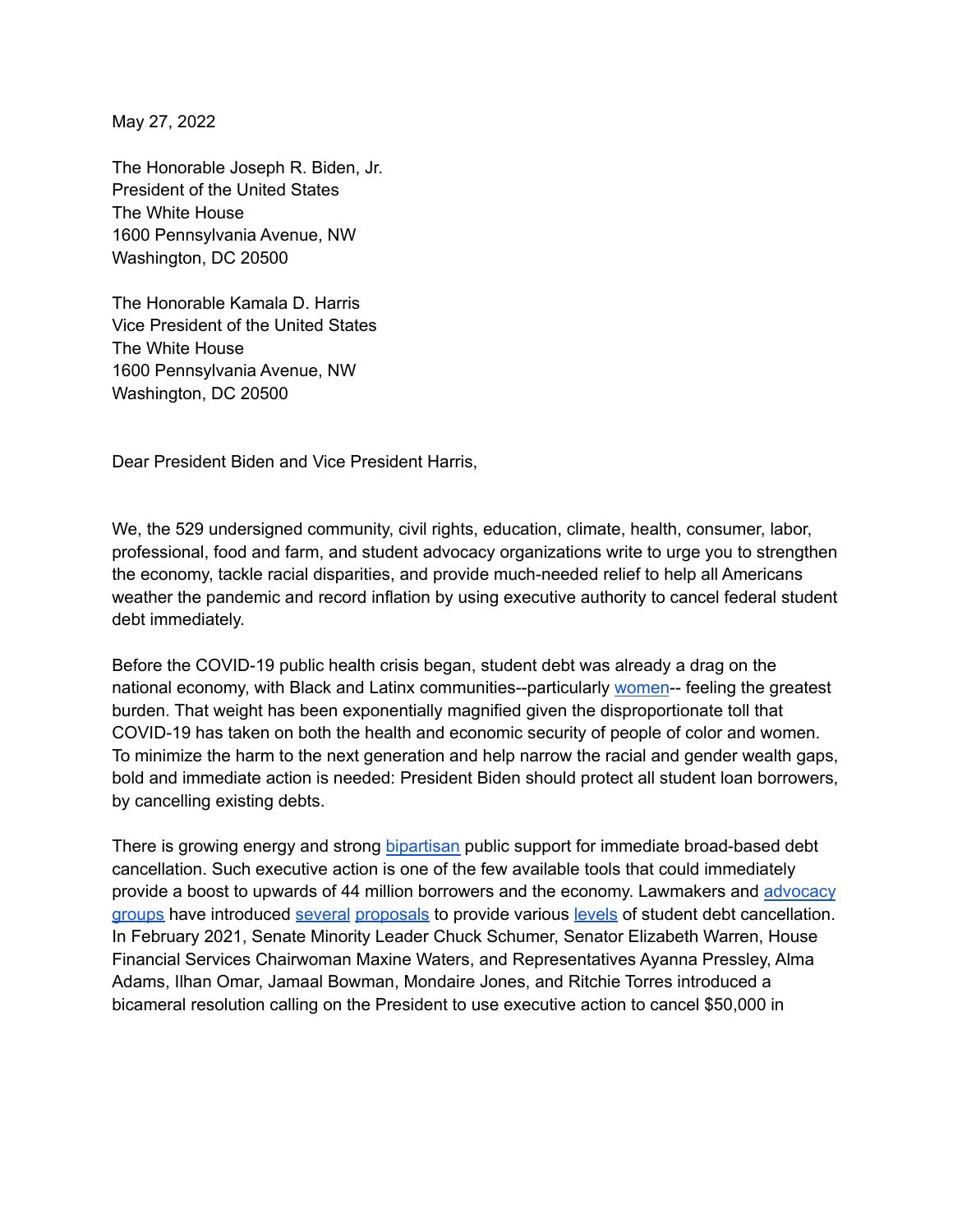federal student loans for individual borrowers. <sup>1</sup> They were joined by 17 other Senators and 65 other Representatives, and received the support of a multi-state group of attorneys general.<sup>2</sup> The resolution highlights that the Higher Education Act clearly provides the Secretary of Education with the authority to cancel federal student debt administratively.

During the campaign, you [endorsed](https://www.forbes.com/sites/zackfriedman/2020/03/23/student-loans-forgiveness-biden/?sh=735d28b172b2) "a minimum of \$10,000" in relief while Congress negotiated the CARES Act, and subsequently promised to provide broad student debt cancellation "[immediately](https://joebiden.com/racial-economic-equity/)" as a coronavirus response. Administrative debt cancellation will deliver real progress on your racial equity, economic recovery, and COVID-19 relief campaign priorities.

Student debt exacerbates existing racial inequities; cancellation will help reduce the racial wealth gap. The [disproportionate](https://www.responsiblelending.org/sites/default/files/nodes/files/research-publication/crl-quicksand-student-debt-crisis-jul2019.pdf) impact of student debt on borrowers of color exacerbates existing systemic inequities and widens the racial wealth gap. Black Americans—and particularly Black [women—](https://edtrust.org/wp-content/uploads/2014/09/How-Black-Women-Experience-Student-Debt-April-2022.pdf)are more likely to take on [student](https://www.brookings.edu/research/black-white-disparity-in-student-loan-debt-more-than-triples-after-graduation/) loan debt and [struggle](https://www.brookings.edu/research/the-looming-student-loan-default-crisis-is-worse-than-we-thought/) with [repayment.](https://www.brookings.edu/research/the-looming-student-loan-default-crisis-is-worse-than-we-thought/) This burden is particularly acute for those Black students who are targeted by for-profit [institutions,](https://ccrc.tc.columbia.edu/easyblog/shrinking-racial-gaps-student-debt-default-congress.html) which also target veterans and often deliver poor [instructional](https://www.responsiblelending.org/research-publication/state-profit-colleges) quality and [outcomes](https://www.responsiblelending.org/research-publication/state-profit-colleges) at a high cost, causing a high proportion of students to drop out. Even for those students who do graduate, gainful employment in the field that they trained for is [frequently](https://www.newyorkfed.org/medialibrary/media/research/staff_reports/sr811.pdf?la=en) [elusive](https://www.newyorkfed.org/medialibrary/media/research/staff_reports/sr811.pdf?la=en), leaving students with a lot of debt but not much to show for it. Black borrowers report that their student loan debt often feels like a life [sentence](https://edtrust.org/wp-content/uploads/2014/09/Jim-Crow-Debt_How-Black-Borrowers-Experience-Student-Loans_October-2021.pdf) even if they use relief programs like Income-Driven Repayment because they watch the amount owed balloon over time. Student debt cancellation has the potential to increase the net wealth of Black [households](https://www.warren.senate.gov/imo/media/doc/Eaton%20et%20al%20analysis_05.03.22.pdf) and could even help reduce the racial wealth gap.

Cancellation will boost household wealth, increase small business formation, and provide much-needed economic relief during this historic period of inflation. Today's graduates face a dual crisis: in addition to the ongoing [stagnation](https://www.teenvogue.com/story/over-the-last-decade-wages-stayed-the-same) of wages, the pandemic has impacted their ability to earn income. Students who graduate into a recession face a "scarring" effect on their entire careers, leading to permanently lower employment and earnings. Data from [before](https://younginvincibles.org/wp-content/uploads/2018/04/Financial-Health-of-Young-America-update.pdf) the [pandemic](https://younginvincibles.org/wp-content/uploads/2018/04/Financial-Health-of-Young-America-update.pdf) showed that when subtracting all of their debts from all of their assets, today's young adults with college degrees and student debt were left with a median net wealth of -\$1,900 – a decline of approximately \$9,000 from 2013. Student debt also impacts seniors, the nation's fastest-growing group of student debtors. 37% of seniors with student loans are in [default](https://www.aarp.org/money/credit-loans-debt/info-2019/student-loan-debt-report.html), and in 2015 alone, 40,000 [borrowers](https://files.consumerfinance.gov/f/documents/201701_cfpb_OA-Student-Loan-Snapshot.pdf) over 65 had their Social Security garnished due to student loans. The mere presence of student debt on households' balance sheets can make it harder or more expensive for families to get other types of [credit](https://protectborrowers.org/the-secret-price-of-student-debt-shows-why-we-need-a-student-debt-stimulus-for-everyone/) and fully [participate](https://hbswk.hbs.edu/item/forgiving-student-loan-debt-leads-to-better-jobs-stronger-consumers) in the [economy](http://www.levyinstitute.org/pubs/rpr_2_6.pdf). Meanwhile, research shows that student debt cancellation catalyzes drastic, positive changes for borrowers, [particularly](https://gflec.org/wp-content/uploads/2019/01/Student_Debt_Relief_draft-1.pdf?x70028) for those not current on their loans. When borrowers' student debt is

1

[ely](https://www.warren.senate.gov/newsroom/press-releases/warren-schumer-pressley-colleagues-president-biden-can-and-should-use-executive-action-to-cancel-up-to-50000-in-federal-student-loan-debt-immediately)<br>2 [https://www.warren.senate.gov/newsroom/press-releases/warren-schumer-pressley-colleagues-president](https://www.warren.senate.gov/newsroom/press-releases/warren-schumer-pressley-colleagues-president-biden-can-and-should-use-executive-action-to-cancel-up-to-50000-in-federal-student-loan-debt-immediately)[biden-can-and-should-use-executive-action-to-cancel-up-to-50000-in-federal-student-loan-debt-immediat](https://www.warren.senate.gov/newsroom/press-releases/warren-schumer-pressley-colleagues-president-biden-can-and-should-use-executive-action-to-cancel-up-to-50000-in-federal-student-loan-debt-immediately)

[https://ag.ny.gov/sites/default/files/multistate\\_letter\\_in\\_support\\_of\\_administrative\\_student\\_debt\\_cancellati](https://ag.ny.gov/sites/default/files/multistate_letter_in_support_of_administrative_student_debt_cancellation_final.pdf) [on\\_final.pdf](https://ag.ny.gov/sites/default/files/multistate_letter_in_support_of_administrative_student_debt_cancellation_final.pdf)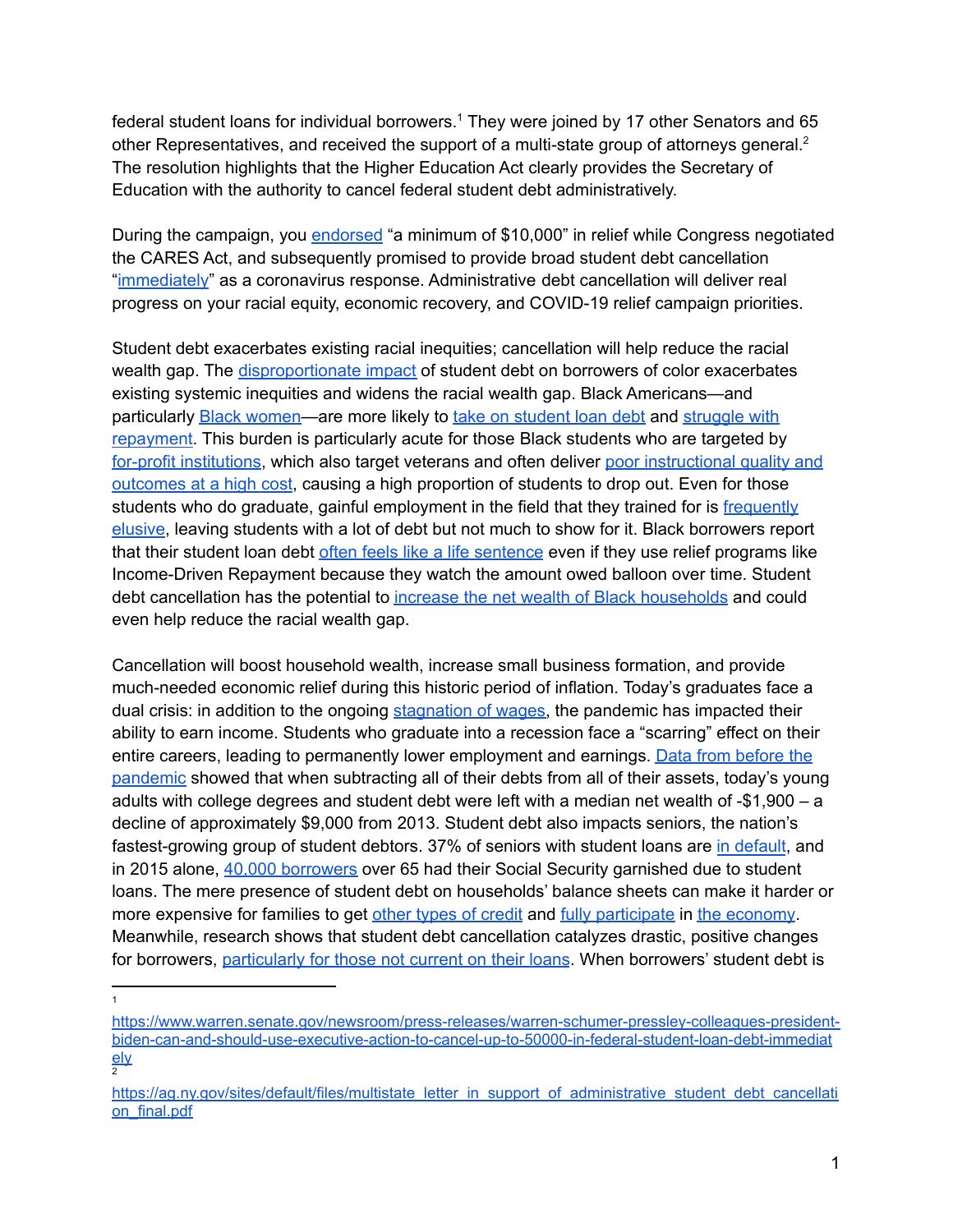canceled, their ability to pay down other debts [increases](https://gflec.org/wp-content/uploads/2019/01/Student_Debt_Relief_draft-1.pdf?x70028); their geographic mobility and ability to stay in rural [communities](https://www.federalreserve.gov/publications/2019-january-consumer-community-context.htm) improves, as do their opportunities to pursue better jobs. Cancelling student debt would jumpstart small business [formation](https://ssrn.com/abstract=2633951%20or%20http://dx.doi.org/10.2139/ssrn.2633951) at a time when tens of thousands of small businesses have closed. These small business closures have disproportionately [affected](https://siepr.stanford.edu/sites/default/files/publications/20-022.pdf) Black and Latinx business owners. Student debt cancellation would [boost](http://www.levyinstitute.org/pubs/rpr_2_6.pdf) GDP, create jobs, and reduce unemployment.

Federal student debt cancellation could have a positive impact on health outcomes. A growing body of research suggests that debt is linked to negative health outcomes and [contributes](https://www.responsiblelending.org/sites/default/files/nodes/files/research-publication/crl-civilrights-debtcollection-regf-sep2019.pdf) to existing public health disparities. Debt is [associated](https://pubmed.ncbi.nlm.nih.gov/23849243/) with negative mental and physical health outcomes such as stress, depression, worse self-reported general health, higher diastolic blood pressure, obesity, and even mortality. High blood pressure and obesity, in particular, are both mentioned by the Centers for Disease Control and Prevention (CDC) as conditions that can [increase](https://www.cdc.gov/coronavirus/2019-ncov/need-extra-precautions/people-with-medical-conditions.html) the risk of severe illness from the virus that causes COVID-19. Another [study](https://journals.sagepub.com/doi/full/10.1177/0022146513483772) found a connection between debt and foregone medical care. Thus, broad-based student debt cancellation could have profound positive effects on health outcomes.

Cancelling student debt would disproportionately help borrowers of color, respond to the coronavirus crisis, and provide much needed economic relief. We call on you to deliver on the promise of the Biden-Harris Racial Economic Equity [plan](https://joebiden.com/racial-economic-equity/) by cancelling federal student debt by executive action immediately.

Thank you for your leadership, and we look forward to working with you to address the critical issues facing our nation.

Sincerely,

## **National groups:**

1000 Women Strong 350.org ACLU Action Center on Race and the Economy (ACRE) Advocates for Youth Affordable Homeownership Foundation, Inc. African American Ministers In Action Agroecology Research-Action Collective Alliance for Youth Action American Academy of Social Work & Social Welfare (AASWSW) American Association of Colleges for Teacher Education American Association of University Professors (AAUP) American Association of University Women (AAUW) American Economic Liberties Project American Federation of State, County and Municipal Employees (AFSCME)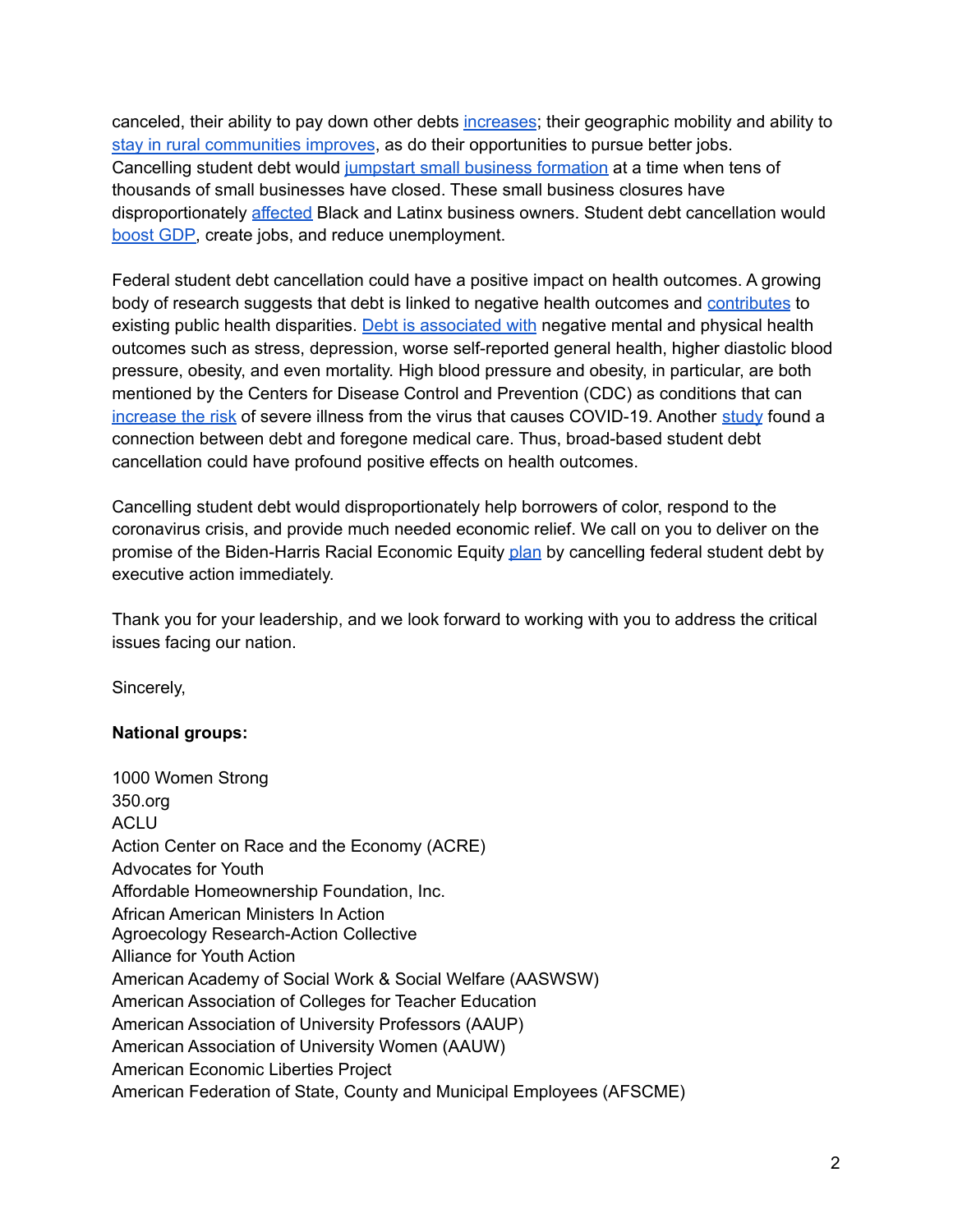American Federation of Teachers (AFT) American Medical Student Association American Psychological Association Americans for Democratic Action (ADA) Americans for Financial Reform Asian Pacific American Labor Alliance, AFL-CIO Asset Funders Network Association of Flight Attendants-CWA Association of Latino Administrators and Superintendents Augustus F. Hawkins Foundation Autistic Women & Nonbinary Network Bayard Rustin Liberation Initiative Bend the Arc: Jewish Action CAARMA Consumer Advocates Against Reverse Mortgage Abuse Campaign for America's Future Center for American Progress Center for Justice & Democracy Center for Law and Social Policy (CLASP) Center for LGBTQ Economic Advancement & Research Center for Responsible Lending Change Machine Children's Defense Fund Clean Energy Action Clearinghouse on Women's Issues Coalition on Human Needs Color Of Change Communications Workers of America (CWA) Community Organizing and Family Issues Community Oriented Correctional Health Services (COCHS) Consumer Federation of America Consumer Reports Council on Social Work Education Demand Progress Demos Disability Rights Education & Defense Fund (DREDF) **ELCA** Emgage Foundation Inc EMPath: Economic Mobility Pathways Faith in Action National Network Family Equality Food & Water Watch Food Insight Group Forum for Youth Investment Franciscan Action Network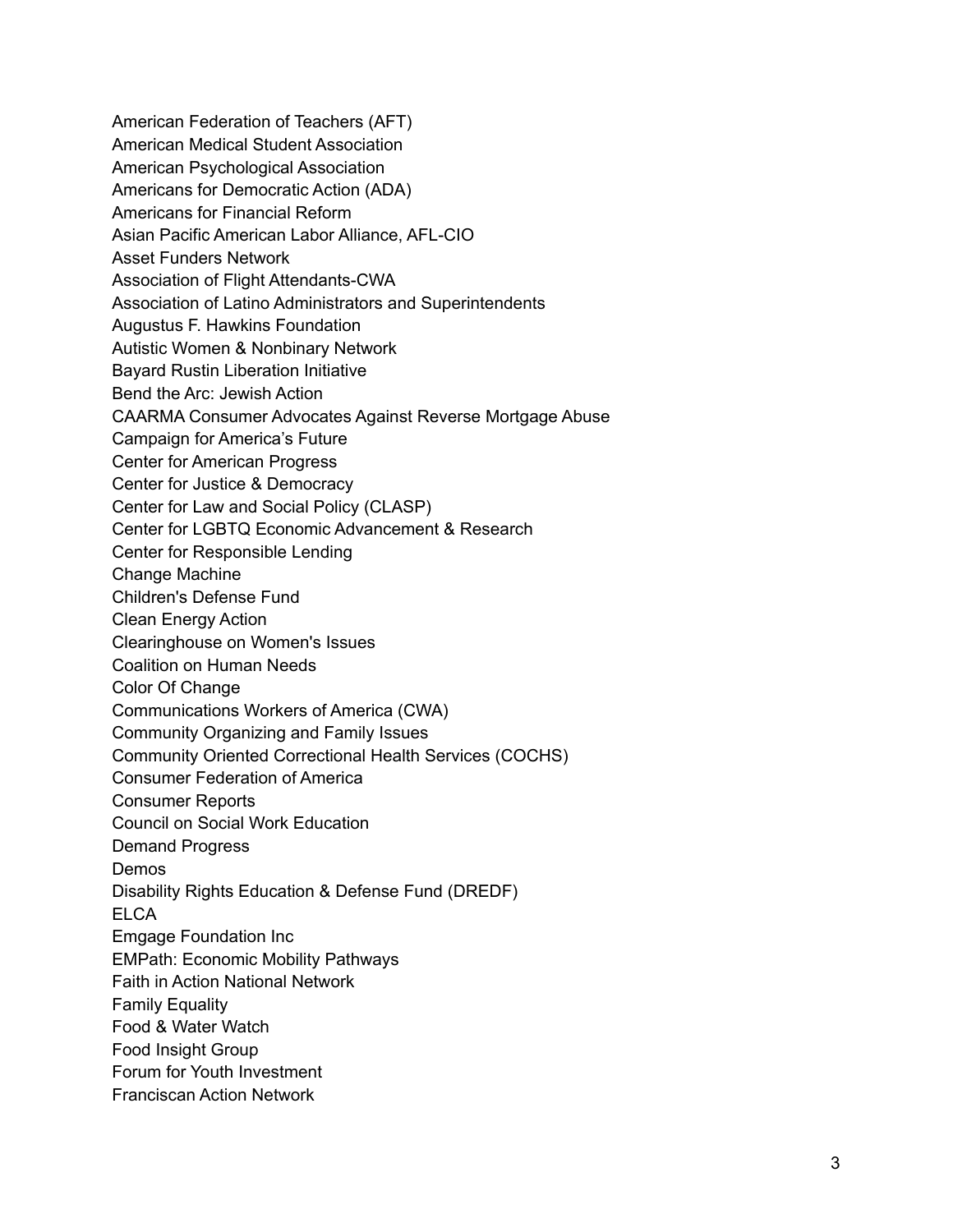Friends of the Earth U.S. Fund for Community Reparations for Autistic People of Color's Interdependence, Survival, & Empowerment Future Coalition Generation Progress Girls Inc. Greenpeace Groundwork Action HEAL (Health, Environment, Agriculture, Labor) Food Alliance HBCU Collective Hip Hop Caucus Hispanic Federation Human Impact Partners **IfNotNow** In Our Own Voice: National Black Women's Reproductive Justice Agenda Indivisible Insight Center for Community Economic Development International Association of Fire Fighters (IAFF) International Brotherhood of Teamsters International Federation of Professional and Technical Engineers (IFPTE) Invest in Women Entrepreneurs Japanese American Citizens League JFI - Jain Family Institute Jobs With Justice Labor Council For Latin American Advancement (LCLAA) Lawyers for Good Government (L4GG) League of United Latin American Citizens (LULAC) Legal Aid at Work Liberation in a Generation Main Street Alliance March On Media Voices for Children Minority Veterans of America MomsRising MoveOn MyPath NAACP NACBHDD - National Association of County Behavioral Health and Developmental Disability **Directors** NARMH - National Association for Rural Mental Health National Action Network National Advocacy Center of the Sisters of the Good Shepherd National Alliance for Partnerships in Equity (NAPE) National Association for College Admission Counseling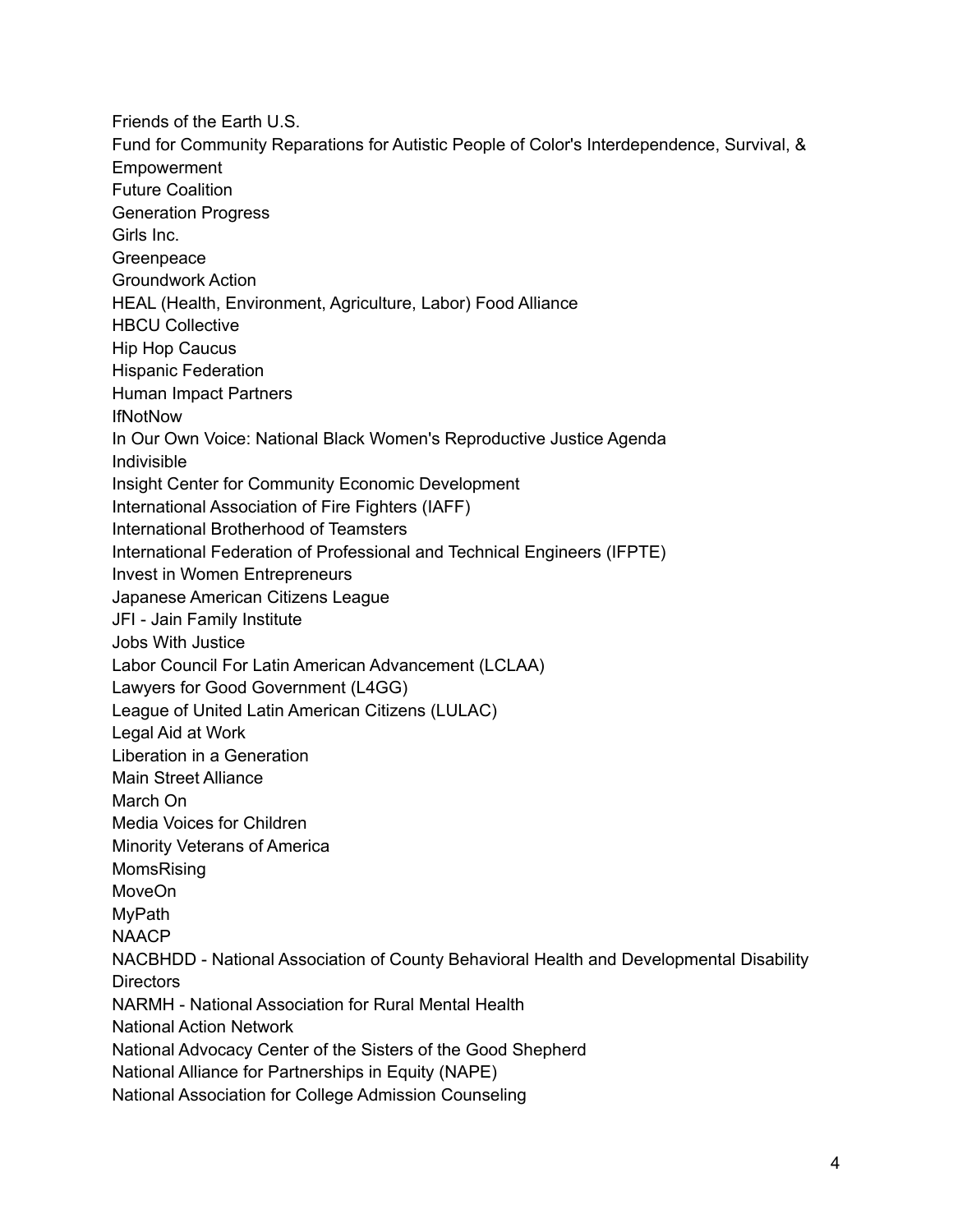National Association of Consumer Advocates National Association of Consumer Bankruptcy Attorneys (NACBA) National Association of Social Workers (NASW) National Black Justice Coalition National Center for Law and Economic Justice National Center for Lesbian Rights National Children's Campaign National Coalition for the Homeless National Community Reinvestment Coalition (NCRC) National Consumer Law Center (on behalf of its low-income clients) National Council of Asian Pacific Americans (NCAPA) National Disability Rights Network (NDRN) National Domestic Violence Hotline National Education Association National Employment Law Project (NELP) National Equality Action Team (NEAT) National Fair Housing Alliance National Immigration Law Center National Indigenous Women's Resource Center National Latino Farmers & Ranchers Trade Association National League for Nursing National Nurses United (NNU) National Partnership for Women & Families National Resource Center on Domestic Violence National Sustainable Agriculture Coalition National Urban League National WIC Association National Women's Law Center National Young Farmers Coalition NETWORK Lobby for Catholic Social Justice New Entry Sustainable Farming Project NextGen America Nonprofit Professional Employees Union, IFPTE Local 70 NTEU Independent Staff Union OCA – Asian Pacific American Advocates Oil Change U.S. Organic Consumers Association Our Revolution Parents Organized to Win, Educate and Renew – Policy Action Council **ParentsTogether** PDK International People For the American Way People's Action People's Parity Project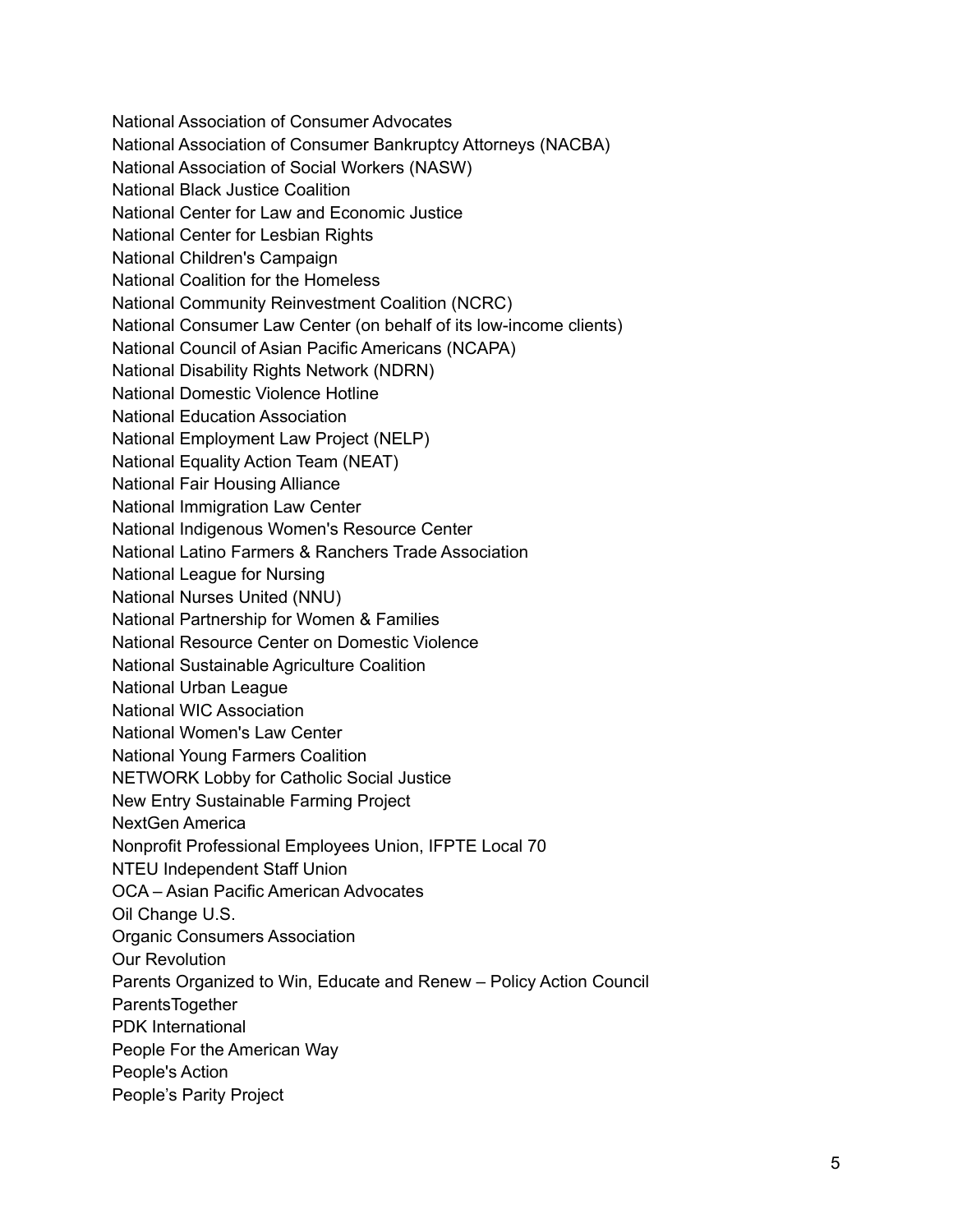Poverty & Race Research Action Council Progressive Change Campaign Committee (BoldProgressives.org) Progressive Leadership Initiative Project on Predatory Student Lending Protect All Children's Environment PsychArmor Public Advocacy for Kids (PAK) Public Citizen Public Counsel Public Good Law Center Rachel Carson Council Restaurant Opportunities Centers United Revolving Door Project Rise RootsAction.org Samuel DeWitt Proctor Conference **SaverLife** School Social Work Association of America Service Employees International Union (SEIU) Sikh American Legal Defense and Education Fund (SALDEF) Sisters of Charity of Seton Hill SisterSong National Women of Color Reproductive Justice Collective Social Security Works Social Work Helper PBC Southeast Asia Resource Action Center (SEARAC) Southern Rural Black Women's Initiative for Economic and Social Justice **SparkAction** Strategic Organizing Center Student Action Student Borrower Protection Center Student Debt Crisis Center Student Defense Student Voice Sugar Law Center for Economic & Social Justice **SumOfUs** Sunrise Movement Swipe Out Hunger Take on Wall Street Tax March The Climate Mobilization The Coalition of Labor Union Women The Congress of Essential Workers The Debt Collective The Education Trust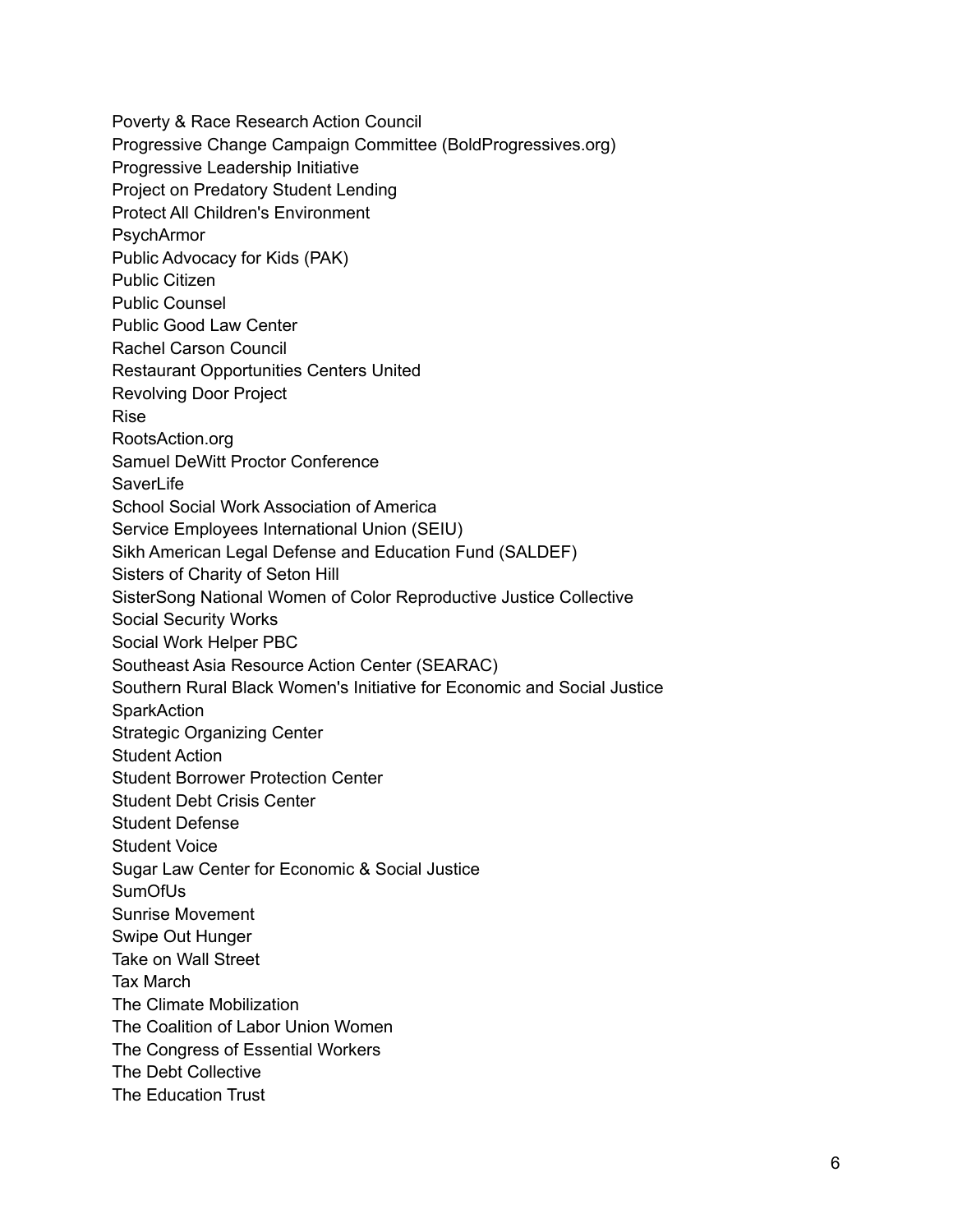The Feminist Front (FF) The Forum for Youth Investment The Hope Center for College, Community, and Justice They Keep Bees Towards Justice U.S. Federation of Worker Cooperatives UE, United Electrical, Radio and Machine Workers of America UnidosUS United Automobile, Aerospace and Agricultural Implement Workers of America (UAW) United Church of Christ, Justice and Local Church Ministries United Food & Commercial Workers (UFCW) United for a Fair Economy United for Respect United Parents And Students United State of Women United States Student Association UnKoch My Campus URGE: Unite for Reproductive & Gender Equity Voices for Progress We the 45M Women Advancing Nutrition Dietetics and Agriculture Working Families Party Young Invincibles YWCA USA

## **State and Local groups:**

AAFF South Region ACTION Tulsa AFGE Local 3354 (AFL-CIO) AFGE Local 704 AFSCME Local 3299 Alaska PIRG Alliance of Rhode Island Southeast Asians for Education (ARISE) Amara Legal Center AFT Local 1650 – Henry Ford College Federation of Teachers AFT Local 1819 – Rhode Island College AFT Local 1904 – Montclair State University AFT Local 2274 – Ramapo College of New Jersey AFT Local 3457 – United College Employees of FIT AFT Local 5222 AFT Local 6191 – Cascadia Community College Federation of Teachers AFT – Oregon AFT – Washington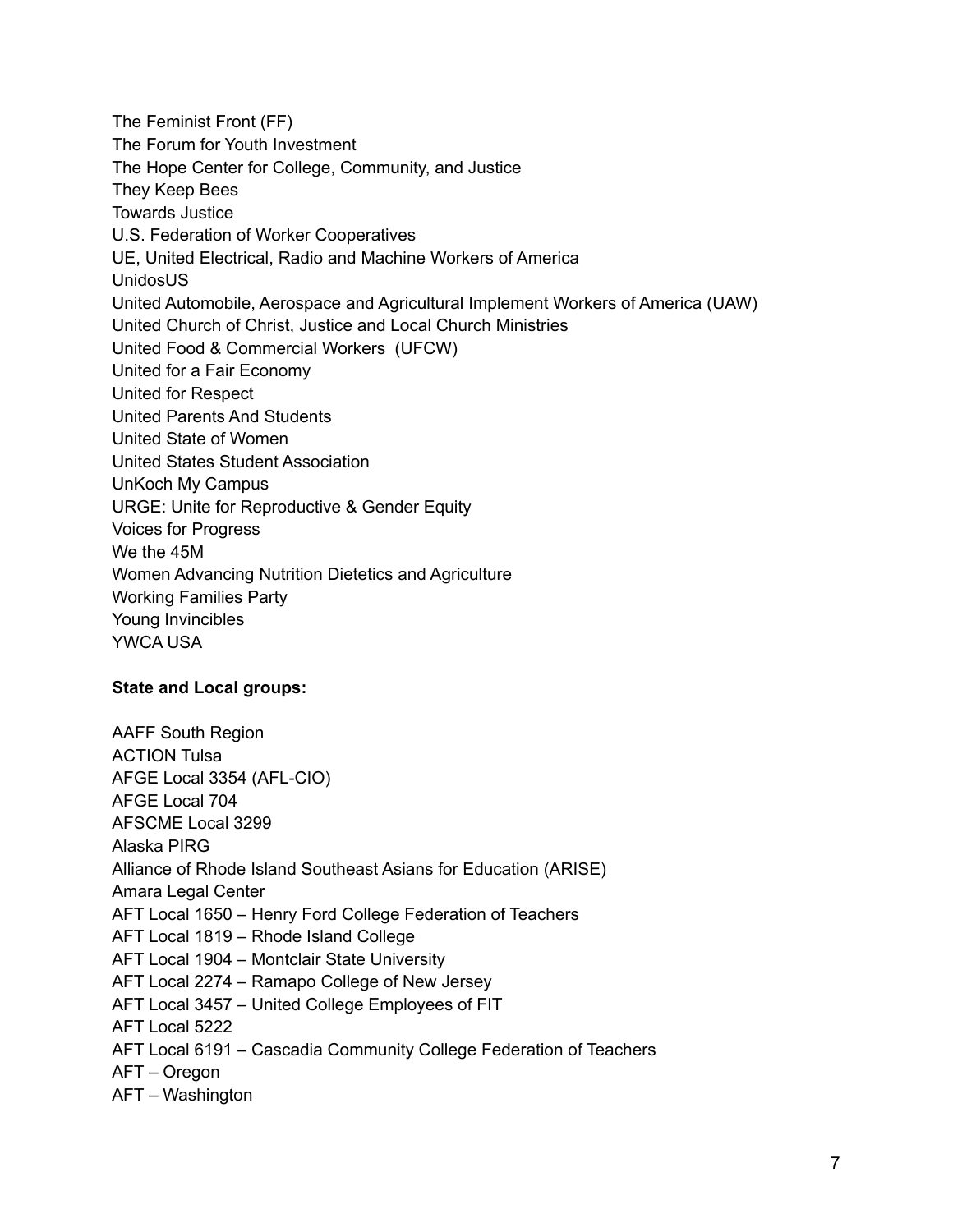Arizona Education Association Arkansas Community Organizations Asian American Resource Workshop Association of Legal Aid Attorneys - UAW Local 2325 Black Economic Council of Massachusetts Black Leaders Organizing for Communities (BLOC) Bucks County Womens Advocacy Coalition California LULAC Cambodian Association of Greater Philadelphia Cambodian Mutual Assistance Association of Greater Lowell, Inc. Campus Action for Democracy Carolina Jews for Justice CASA Cash Campaign of Maryland Center for Economic Integrity Center for Popular Democracy Action Central Florida Jobs with Justice Centro de Vida Victoriosa AG/Church CFPB Union NTEU 335 Charlotte Center for Legal Advocacy Chicago Foundation for Women Chicago Jobs with Justice Chicago United for Equity Chicago Urban League Children's Defense Fund Southern Regional Office Children's Defense Fund-CA Chinese-American Planning Council (CPC) Church Women United in New York State Citizen Action of Wisconsin **CitySeed** Civil Service Bar Association Cleveland Jobs with Justice CO Dem. Party - Energy & Environmental Initiative coasap Colorado Jobs with Justice Columbia Consumer Education Council Columbia Legal Services Communities for Our Colleges, WA Community Health Councils Community Legal Advocates of NY Community Legal Aid Society, Inc. Delaware Community Legal Services, Inc. of Philadelphia Community Service Society of New York Community Voices Heard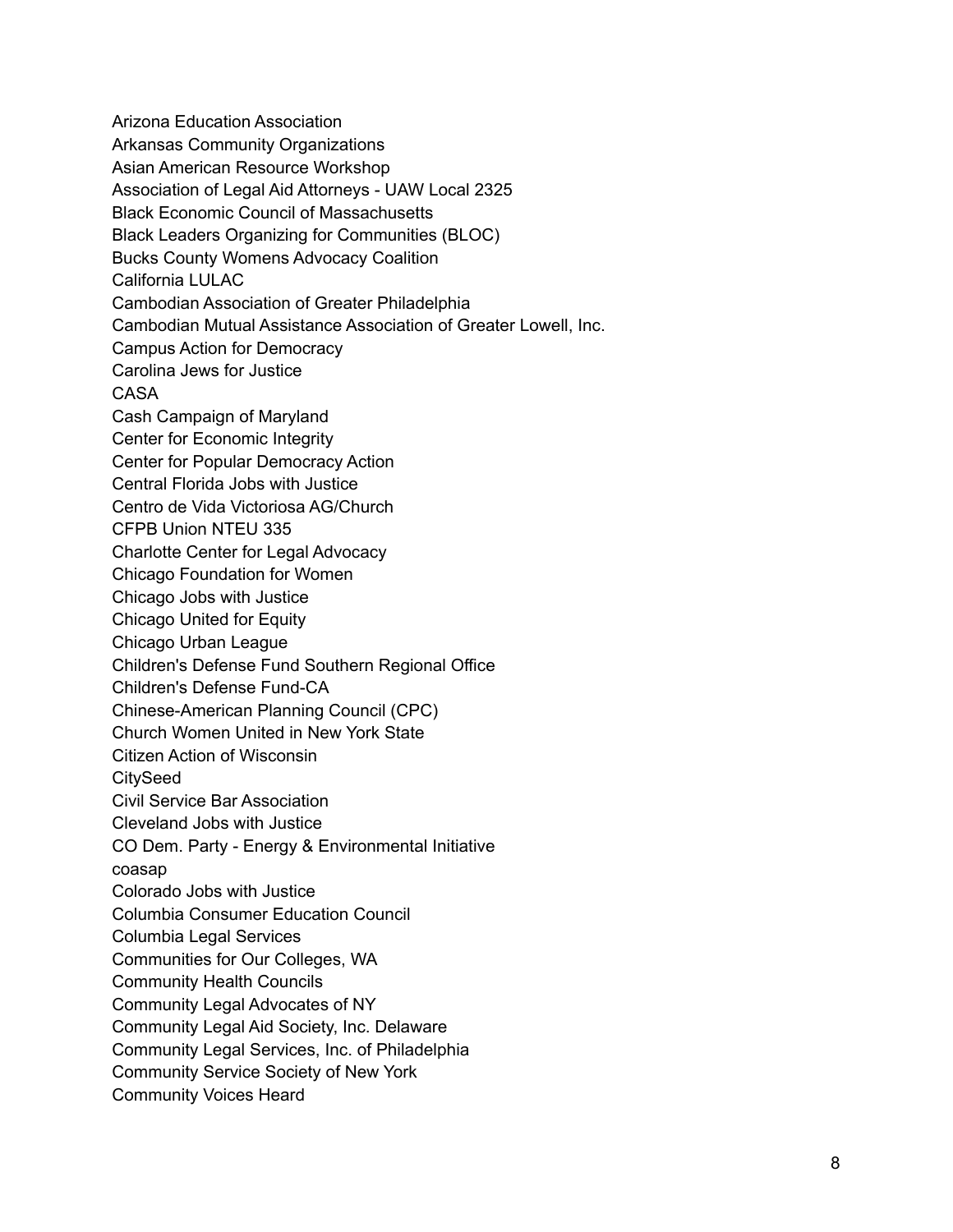Comprehensive Youth Services Inc. Consumer Federation of California Convencion Bautista Hispana de Texas Cooperative Baptist Fellowship of Texas Cultiva La Salud Debt-Free MD, INC. Delaware Association of Colleges for Teacher Education Delaware Campaign for Achievement Now Delaware Community Reinvestment Action Council, Inc. Denver Area Labor Federation, AFL-CIO East Bay Community Law Center Education Minnesota Empire Justice Center Empower Our Future Equality North Carolina Every Texan Evolve California Fayetteville Police Accountability Community Taskforce Florida Asian Services Florida Asian Women Alliance Florida Student Power Network Forward Montana Fossil Fuel Divest Harvard Fresno Building Healthy Communities Friendship of Women, Inc. Generation Hope Georgia Association of Colleges for Teacher Education (GACTE) Georgia Watch Grassroots Action NY Greenlining Institute Hildreth Institute Homeless and Housing Coalition of Kentucky Hometown Action Hoosier Action Housing and Economic Rights Advocates Hudson County Central Labor Council Idaho Education Association IFPTE Local 194 Illinois Education Association Improve Your Tomorrow Indiana State Teachers Association Indivisible San Diego Instituto de Avance Latino Inc. Inversant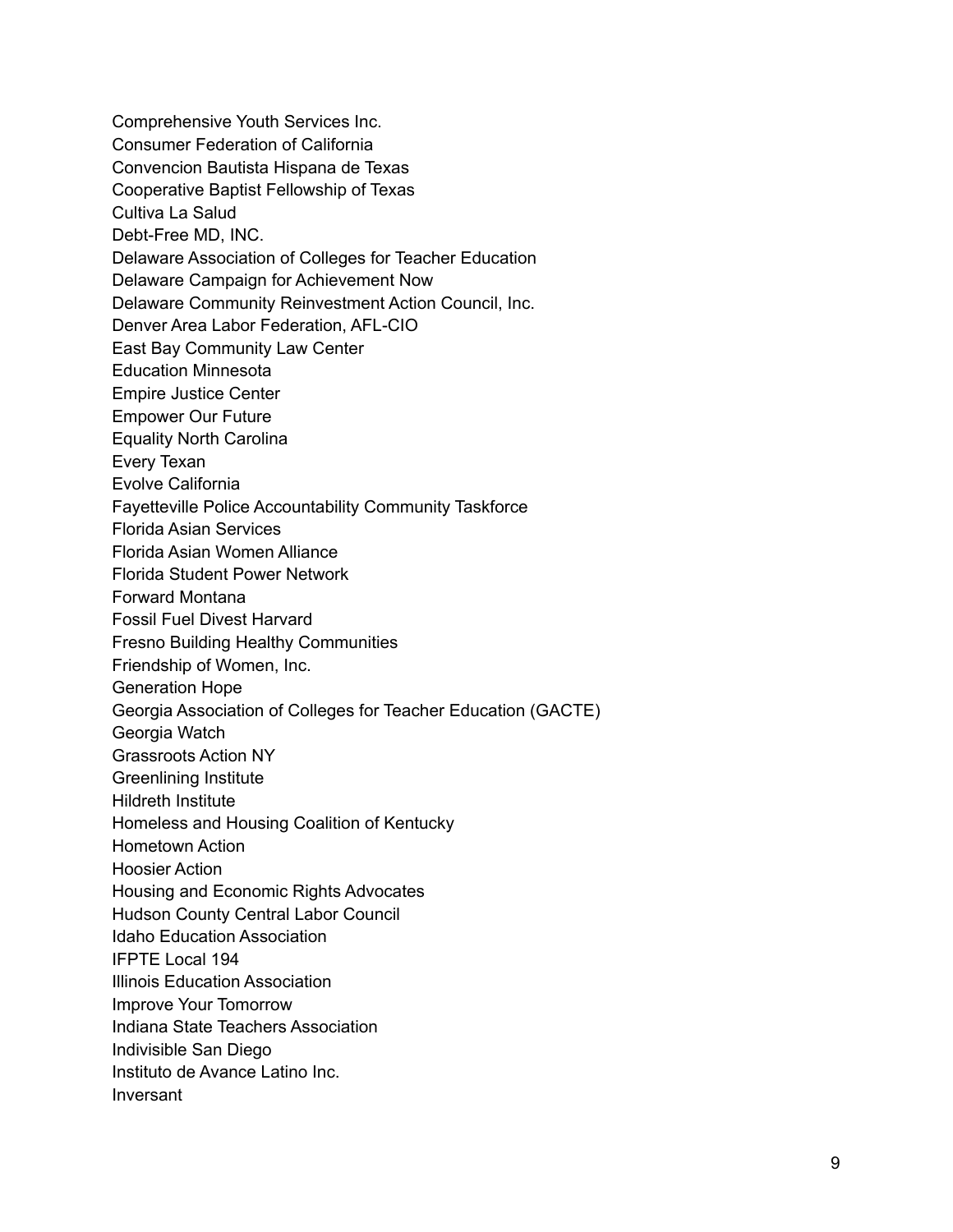Iowa Citizens for Community Improvement Iowa State Education Association Iowa Student Action Jacksonville Area Legal Aid, Inc. Just-A-Start Corporation Kanawha Valley National Organization for Women Kentucky Center for Economic Policy LatinxEd Leaders Igniting Transformation Leadership Counsel for Justice and Accountability Legal Action Chicago Legal Aid Society of Milwaukee Legal Aid Society of the District of Columbia Legal Services Staff Association, NOLSW/UAW 2320 Loan Repayment Assistance Program of Minnesota Long Beach Alliance for Clean Energy Los Amigos of Orange County Louisiana Association of Educators Louisiana Budget Project LSCNY, Inc. LULAC of Simi Valle y M A H A Maine Center for Economic Policy Maine Education Association Mainers for Accountable Leadership Maryland Association of Colleges for Teacher Education Maryland Center for Collegiate Financial Wellness Maryland Consumer Rights Coalition Maryland State Education Association Massachusetts Affordable Housing Alliance Massachusetts Budget and Policy Center Massachusetts Communities Action Network Massachusetts Jobs with Justice Miami Valley Fair Housing Center, Inc. Michigan Education Association Michigan Poverty Law Program Millennial Rhode Island Mission Possible Community Services, In c. Mississippi Association of Educators Mississippi Center for Justice Missouri National Education Association Mobilization for Justice Montana Fair Housing Morgantown Pastoral Counseling Center, In c.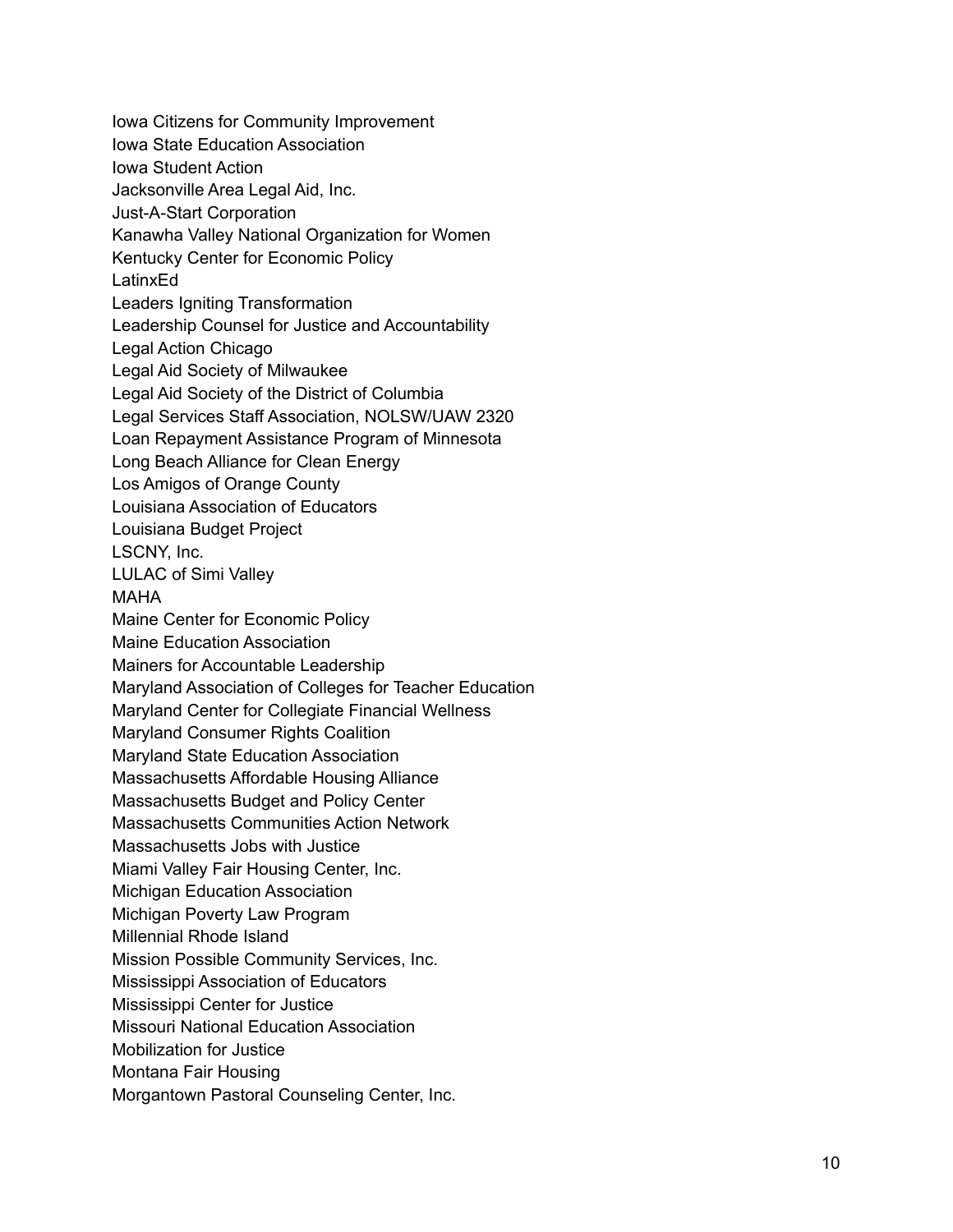## Mountain State Justice

MS Black Women's Roundtable and MS Women's Economic Security Initiative National Association of Social Workers, Alabama Chapter National Association of Social Workers, Alaska Chapter National Association of Social Workers, Arizona Chapter National Association of Social Workers, Arkansas Chapter National Association of Social Workers, California Chapter National Association of Social Workers, Colorado Chapter National Association of Social Workers, Connecticut Chapter National Association of Social Workers, Delaware Chapter National Association of Social Workers, DC Metro Chapter National Association of Social Workers, Florida Chapter National Association of Social Workers, Georgia Chapter National Association of Social Workers, Guam Chapter National Association of Social Workers, Hawaii Chapter National Association of Social Workers, Idaho Chapter National Association of Social Workers, Illinois Chapter National Association of Social Workers, Indiana Chapter National Association of Social Workers, Iowa Chapter National Association of Social Workers, Kansas Chapter National Association of Social Workers, Kentucky Chapter National Association of Social Workers, Louisiana Chapter National Association of Social Workers, Maine Chapter National Association of Social Workers, Maryland Chapter National Association of Social Workers, Massachusetts Chapter National Association of Social Workers, Michigan Chapter National Association of Social Workers, Minnesota Chapter National Association of Social Workers, Mississippi Chapter National Association of Social Workers, Missouri Chapter National Association of Social Workers, Montana Chapter National Association of Social Workers, Nebraska Chapter National Association of Social Workers, Nevada Chapter National Association of Social Workers, New Hampshire Chapter National Association of Social Workers, New Jersey Chapter National Association of Social Workers, New Mexico Chapter National Association of Social Workers, New York City Chapter National Association of Social Workers, New York State Chapter National Association of Social Workers, North Carolina Chapter National Association of Social Workers, North Dakota Chapter National Association of Social Workers, Ohio Chapter National Association of Social Workers, Oklahoma Chapter National Association of Social Workers, Oregon Chapter National Association of Social Workers, Pennsylvania Chapter National Association of Social Workers, Puerto Rico Chapter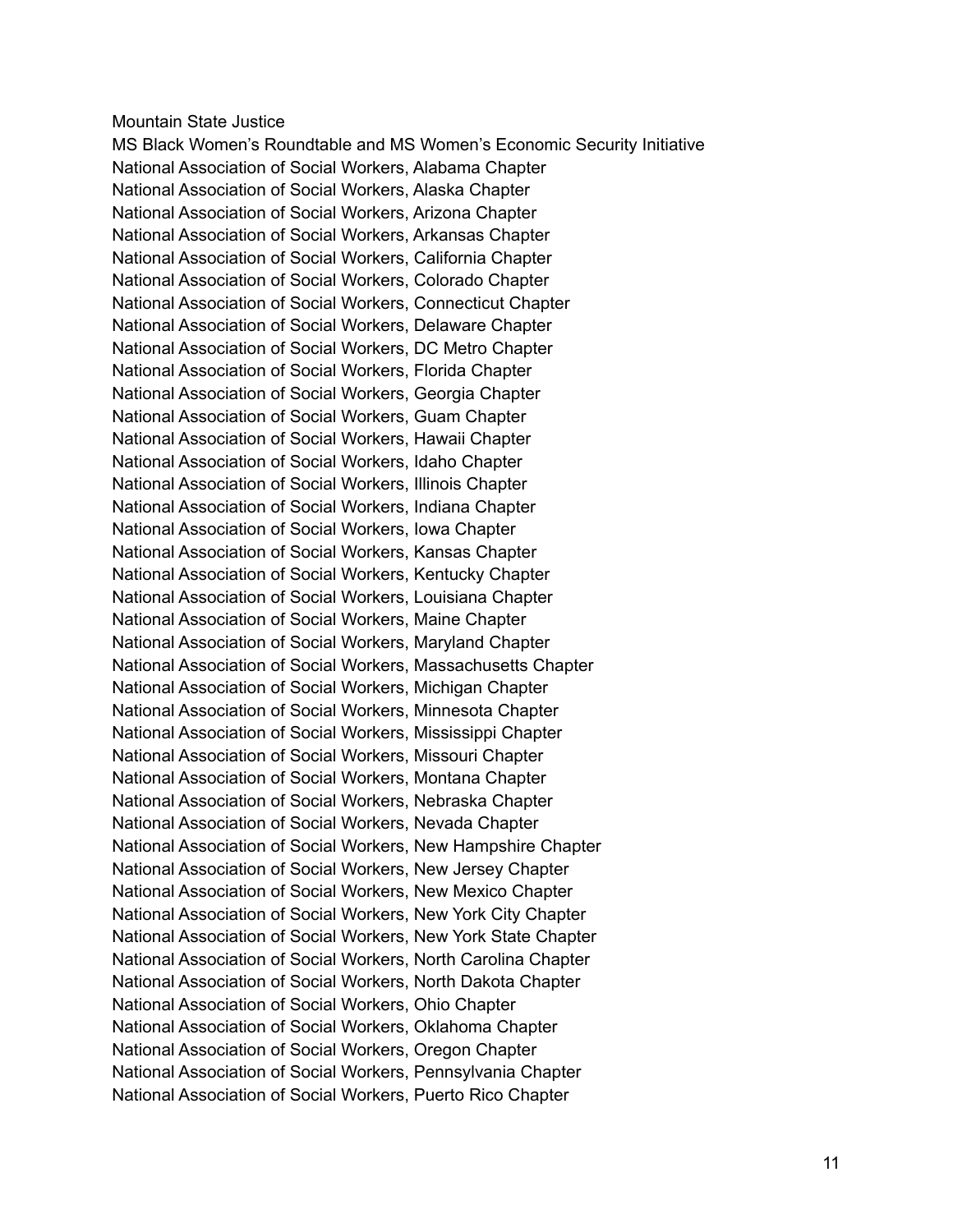National Association of Social Workers, Rhode Island Chapter National Association of Social Workers, South Carolina Chapter National Association of Social Workers, South Dakota Chapter National Association of Social Workers, Tennessee Chapter National Association of Social Workers, Texas Chapter National Association of Social Workers, Utah Chapter National Association of Social Workers, Vermont Chapter National Association of Social Workers, Virginia Chapter National Association of Social Workers, Virgin Islands Chapter National Association of Social Workers, Washington Chapter National Association of Social Workers, West Virginia Chapter National Association of Social Workers, Wisconsin Chapter National Association of Social Workers, Wyoming Chapter National Council on Alcoholism and Drug Dependence-Maryland Chapter NC Climate Justice Collective NEA-Alaska NEARI Network for Victim Recovery of DC New Economics for Women New Economy Project New Energy Economy New Era Colorado New Georgia Project Action Fund New Hampshire Youth Movement New Jersey Advocates of Education (NJAE) New Jersey Association of Mental Health and Addiction Agencies, Inc. New Jersey Citizen Action New Jersey Education Association New Jersey Institute for Social Justice New York Legal Assistance Group (NYLAG) New York Public Interest Research Group (NYPIRG) NextGen California NJ Communities United North Carolina Coalition for Responsible Lending North Carolina Council of Churches Northeast Organic Farming Association-Interstate Council (NOFA-IC) Northeast Sustainable Agriculture Working Group OCA - Asian Pacific American Advocates: San Francisco Chapter OCA Asian Pacific Advocates - Greater Seattle OCA Greater Chicago OCA Greater Cleveland - Asian Pacific American Advocates OCA South Florida Chapter Ohio Student Association Oklahoma Association of Colleges for Teacher Education (OACTE)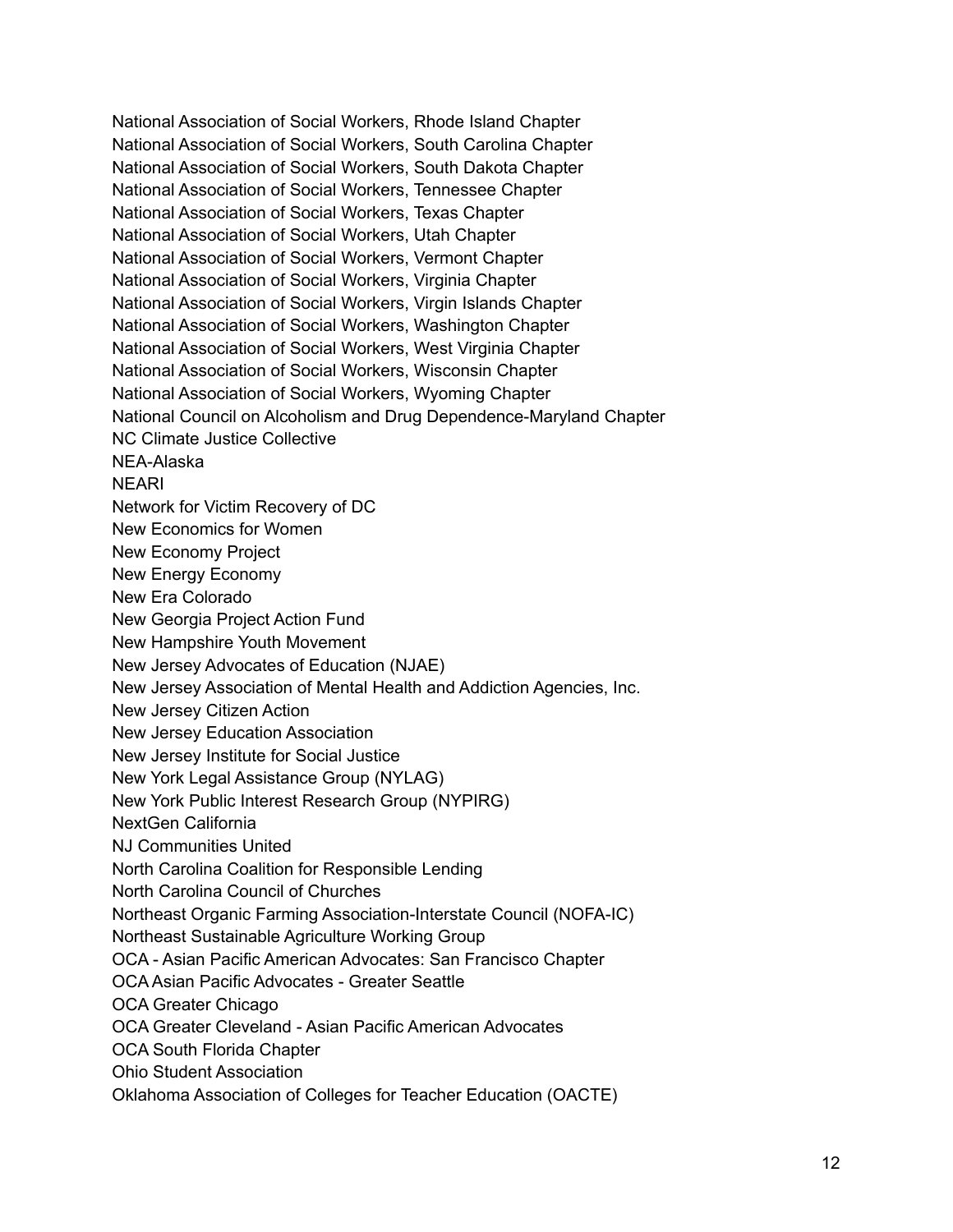Olive Hill Community Economic Development Corporation, Inc Our Revolution Michigan PA Stands Up Partnership for College Completion Pennsylvania Council of Churches Pennsylvania State Education Association Pennsylvania Utility Law Project Piedmont Alliance for the Prevention of Substance Abuse (PAPSA) Premier Women's Council Progress Virginia Progressive Leadership Alliance of Nevada Public Higher Education Network of Massachusetts (PHENOM) Public Justice Center Public Law Center Quiet Creek Herb Farm & School of Country Living Reinvestment Partners S.C. Appleseed Legal Justice Center Save Us Now Inc Secular Student Alliance SEIU Local 500 SEIU Local 509 SEIU Local 721 SOULS Southern Echo Inc. Southern Maryland Community Network SPACEs In Action Strong Economy For All Coalition Student Loan Fund (SLF) SW Action Tennessee Education Association Texas State Teachers Association The Center for Reparatory Justice Transformation and Remediation The Collaborative The Formerly Incarcerated College Graduates Network The Foundation for Delaware County - Housing Opportunities Program for Equity (HOPE) The Freedom BLOC The Health, Education and Legal assistance Project: A Medical-Legal Partnership at Widener University Delaware Law School (HELP: MLP) The Legal Aid Society The Midas Collaborative The New York Women's Foundation THE ONE LESS FOUNDATION The Recovery Council The South Carolina Education Association